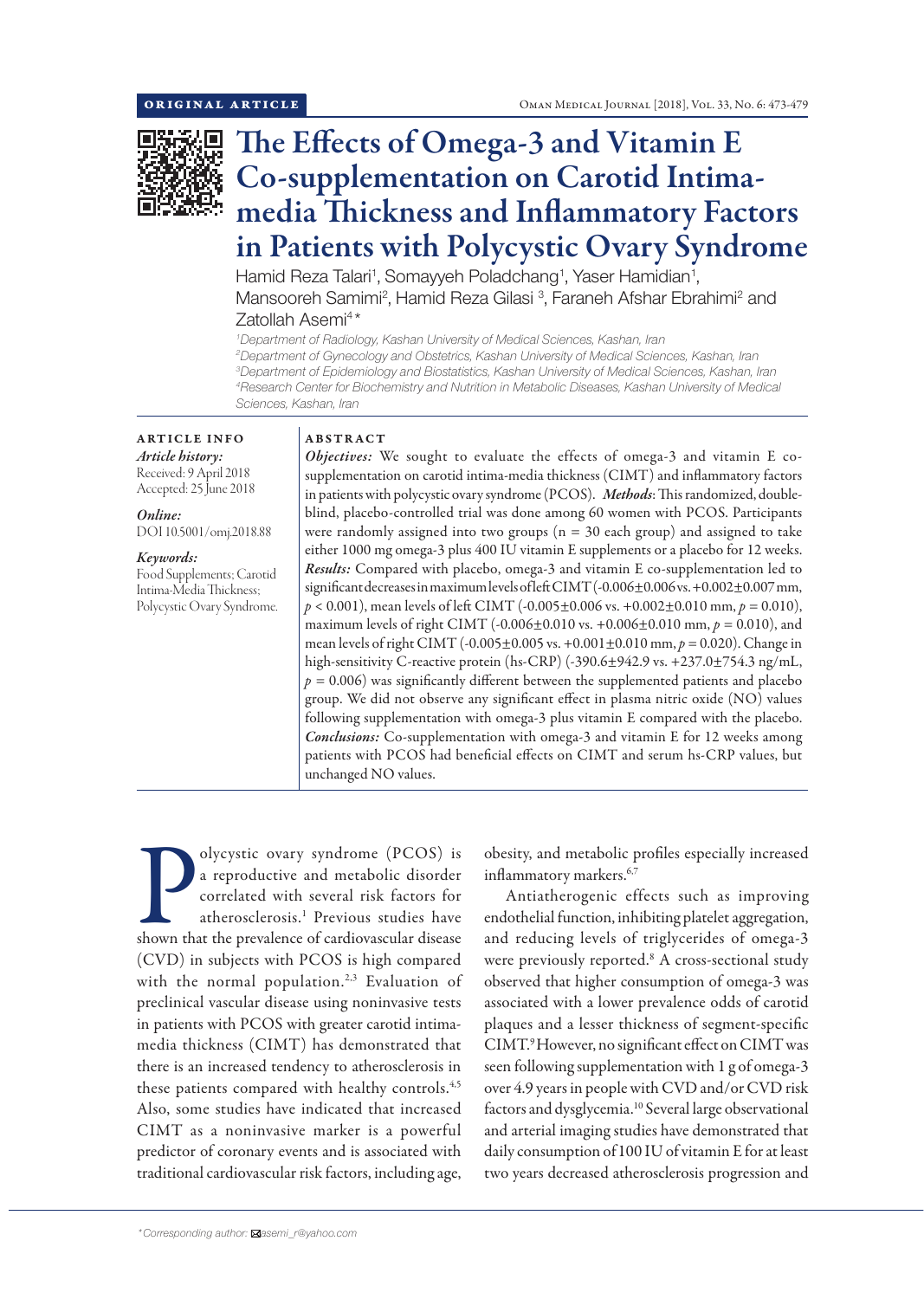CVD event rates.<sup>11,12</sup> However, in another study, vitamin E supplementation (400 IU) in healthy men and women at low risk for CVD did not reduce the progression of CIMT over a three-year period.<sup>13</sup>

The effects of omega-3 and vitamin E co-supplementation on metabolic profiles have been investigated previously.14,15 Omega-3 and vitamin E co-supplementation seems to work better than single supplementation. The effects of omega-3 and/or vitamin E supplements on human atherosclerosis progression were evaluated in a few small studies in subjects without PCOS, which were inconclusive. The current investigation was, therefore, done to assess the impacts of omega-3 and vitamin E co-supplementation on CIMT and inflammatory factors in patients with PCOS.

## METHODS

This randomized, double-blind, placebo-controlled clinical trial, registered on the Iranian website for registration of clinical trials (http://www.irct.ir: IRCT201511015623N57) was conducted among 60 subjects with PCOS diagnosed according to the Rotterdam criteria,<sup>16</sup> aged 18-40 years old who were referred to the Naghavi Clinic in Kashan, Iran, between June 2016 and October 2016. We excluded pregnant women and those with endocrine diseases and no hormonal treatments in the six months before the study. This trial was approved by the ethics committee of Kashan University of Medical Sciences (KAUMS), and informed consent was taken from all subjects. Subjects were randomly divided into two groups ( $n = 30$  each group) to receive either 1000 mg omega-3 from flaxseed oil containing 400 mg α-linolenic acid plus 400 IU vitamin E supplements or a placebo for 12 weeks. The supplement and placebo (paraffin) were provided by Barij Essence Pharmaceutical Company (Kashan, Iran).

To evaluate compliance, we counted the remaining supplements. To increase compliance, all women received short messages every day reminding them to take the capsules.

We considered CIMT as primary outcome measurement and inflammatory parameters as secondary outcomes measurements.

CIMT measurements (maximum and mean of left and right CIMT) were done in patients at the 2 cm distance of the common carotid bifurcation



Figure 1: Placement of the ultrasonographic calipers to measure carotid intima-media thickness (CIMT).

[Figure 1], by the same sonographer, at baseline and after the 12-week intervention using a Doppler ultrasonography device (Samsung Medison V20, Korea) with linear multi-frequencies of 7.5- to 10-MHz probe. Reproducibility information was obtained from the duplicate ultrasound examinations at baseline and the end of the trial. The mean±standard deviation (SD) difference in common CIMT between the two baseline measurements (screening visit and randomization visit) was 0.0004±0.058 mm. The mean absolute mean difference was 0.037±0.042 mm. The intraand interobserver coefficient variances (CVs) for the repeated measurements of mean CIMT were 6.5% and 9.6%, respectively. Furthermore, the intra- and interobserver CVs for the repeated measurements of maximum CIMT were 7.0% and 10.5%, respectively. All CIMT (mean and maximum thickness) measurements were evaluated blindly by a single experienced ultrasonographer.

Fasting blood samples (10 mm) were collected at baseline and after the 12-week treatment. Serum high-sensitivity C-reactive protein (hs-CRP) values were quantified by an ELISA kit (LDN, Nordhorn, Germany) with inter- and intra-assay CVs of lower than 7.0%. Plasma nitric oxide (NO) values were evaluated using the Griess method<sup>17</sup> with inter- and intra-assay  $CVs < 5.0\%$ .

To establish normal data distribution, we used the Kolmogorov-Smirnov test. To establish differences in anthropometric measures between the two groups, we applied the independent samples

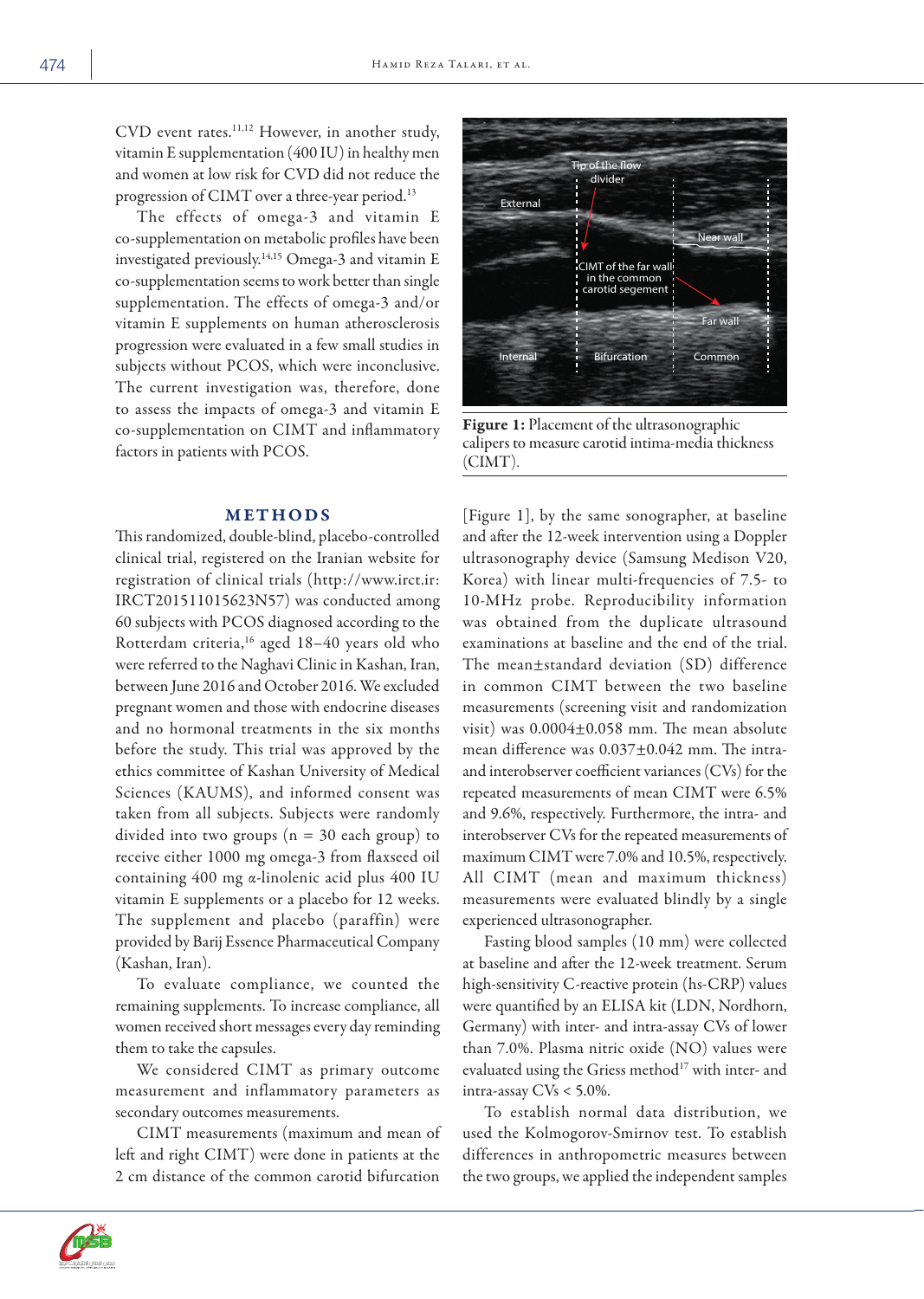

**Figure 2:** Patient flow diagram.

*t*-test. The intention-to-treat (ITT) analysis of the primary study end-point was applied to all randomly allocated subjects. To determine the effects of omega-3 and vitamin E co-supplements on CIMT and inflammatory markers, we used one-way repeated measures ANOVA. To evaluate for several confounders, we adjusted all analyses for baseline values, age, and baseline body mass index (BMI) to avoid potential bias using ANCOVA. A *p*-value < 0.050 was considered statistically significant. All data entry and statistical analyses were conducted using the SPSS Statistics (SPSS Inc. Released 2009. PASW Statistics for Windows, Version 18.0. Chicago: SPSS Inc.).

We used a randomized clinical trial sample size calculation formula where type one  $(\alpha)$  and type two (β) errors were 0.05, and 0.20 (power = 80%), respectively. According to a previous trial,<sup>18</sup> we used 0.18 mm as SD and 0.15 mm as the change in mean (effect size) of CIMT as a main variable. Based on the sample size calculation formula, we needed 25 subjects in each group. After considering five dropouts in each group, the final sample size was 30 subjects in each group.

## RESULTS

Three patients in the omega-3 and vitamin E co-supplements group and three in the placebo group withdrew from the study due to personal reasons and, therefore, did not complete the trial [Figure 2]. However, all 60 subjects were included in the final analysis using the ITT principle.

There were no significant differences between the two groups in mean age, height, weight, and BMI at baseline, and changes in weight and BMI at the end of the study (data not shown).

Omega-3 and vitamin E co-supplementation led to significant decreases in maximum levels of left CIMT (-0.006±0.006 vs. +0.002±0.007 mm, *p* < 0.001), mean left CIMT levels (-0.005±0.006 vs. +0.002±0.010 mm, *p =* 0.010), maximum levels of right CIMT (-0.006±0.010 vs. +0.006±0.010 mm,  $p = 0.010$ ), and mean right CIMT levels  $(-0.005 \pm 0.005 \text{ vs. } +0.001 \pm 0.010 \text{ mm}, p = 0.020)$ after the 12-week intervention compared with placebo [Table 1]. Change in hs-CRP (-390.6±942.9 vs. +237.0±754.3 ng/mL, *p =* 0.006) was significantly different between the intervention and placebo group. We did not observe any significant effect on NO values between the two groups at the end of the study.

There was a significant difference in baseline levels of NO  $(p = 0.080)$  between the two groups. When we adjusted the analysis for baseline values of biochemical parameters, age and baseline BMI, mean right CIMT ( $p = 0.070$ ) became non-significant, while other findings did not alter [Table 2].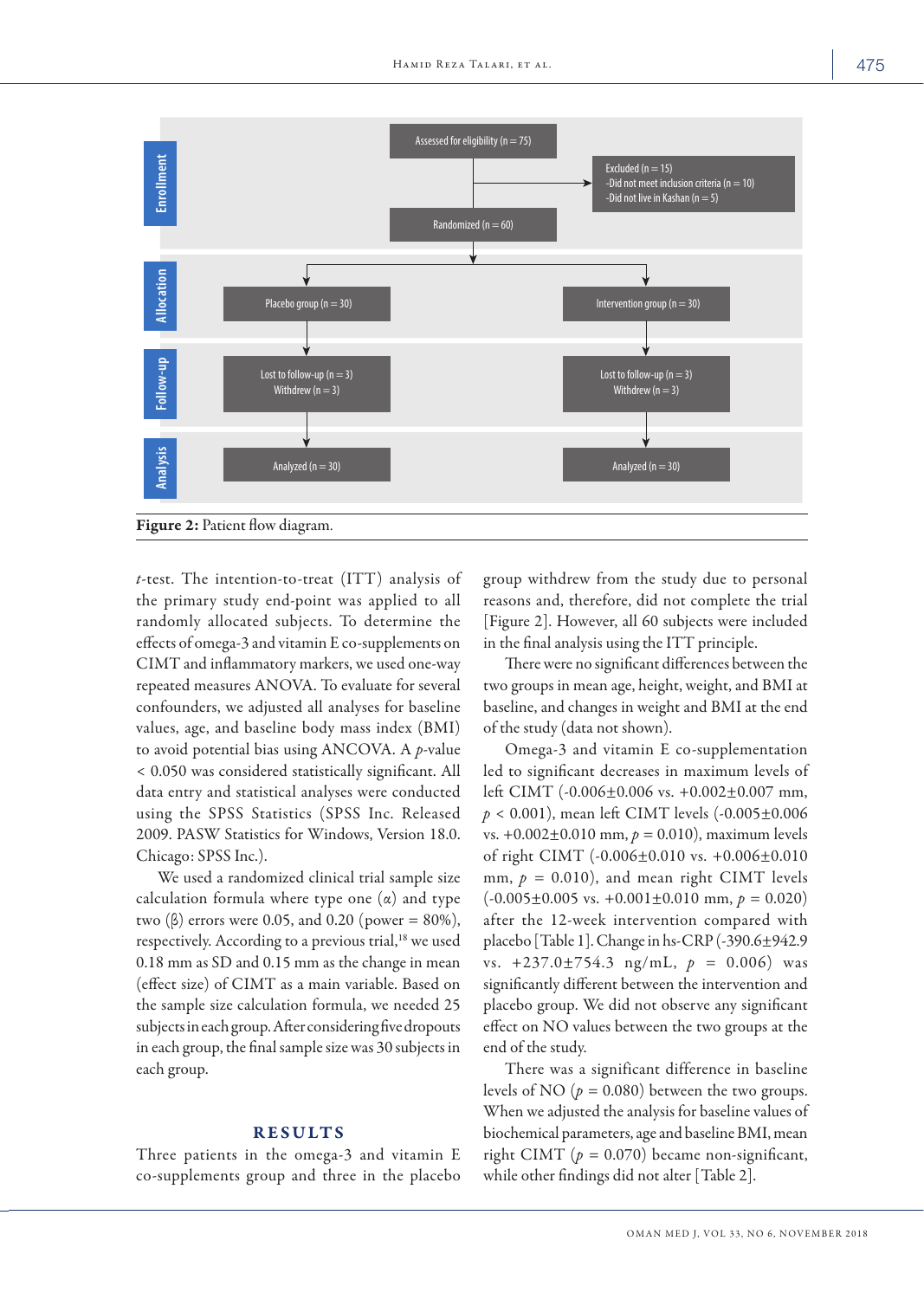|                                                                                                                                                                                                                                                                                        |                 | Placebo group, $(n = 30)$               |                   |         |                     |                     | Intervention group, $(n = 30)$ |                      |                      |
|----------------------------------------------------------------------------------------------------------------------------------------------------------------------------------------------------------------------------------------------------------------------------------------|-----------------|-----------------------------------------|-------------------|---------|---------------------|---------------------|--------------------------------|----------------------|----------------------|
|                                                                                                                                                                                                                                                                                        | Baseline        | At 12-weeks                             | Change            | p-value | Baseline            | At 12-weeks         | Change                         | p-value <sup>1</sup> | p-value <sup>2</sup> |
| Mean left CIMT, mm                                                                                                                                                                                                                                                                     | $0.47 \pm 0.04$ | $0.47 \pm 0.04$                         | $0.002 \pm 0.010$ | 0.400   | $0.46 \pm 0.02$     | $0.45 \pm 0.03$     | $-0.005 \pm 0.006$             | ${}< 0.001$          | 0.010                |
| Maximum left CIMT,<br>mm                                                                                                                                                                                                                                                               | $0.56 \pm 0.05$ | $0.57 \pm 0.05$                         | $0.002 \pm 0.007$ | 0.050   | $0.55 \pm 0.03$     | $0.55 \pm 0.03$     | $-0.006 \pm 0.006$             | 0.001                | $\times 0.001$       |
| Mean right CIMT, mm                                                                                                                                                                                                                                                                    | $0.46 \pm 0.03$ | $0.46 \pm 0.03$                         | $0.001 \pm 0.010$ | 0.600   | $0.48 \pm 0.05$     | $0.47 \pm 0.05$     | $-0.005 \pm 0.005$             | 0.001                | 0.020                |
| Maximum right CIMT,<br>$\lim$                                                                                                                                                                                                                                                          | $0.56 \pm 0.04$ | $0.56 \pm 0.03$                         | $0.006 \pm 0.010$ | 0.040   | $0.57 \pm 0.05$     | $0.57 \pm 0.05$     | $-0.006 \pm 0.010$             | 0.004                | 0.010                |
| hs-CRP, ng/mL                                                                                                                                                                                                                                                                          |                 | $2646.7 \pm 1492.3$ $2883.7 \pm 1488.9$ | $237.0 \pm 754.3$ | 0.090   | $2877.9 \pm 2095.5$ | $2487.3 \pm 1673.1$ | $-390.6 \pm 942.9$             | 0.030                | 0.006                |
| NO, µmol/L                                                                                                                                                                                                                                                                             | $46.0 \pm 6.0$  | $46.1 \pm 5.9$                          | $0.1 \pm 2.6$     | 0.810   | $49.6 \pm 2.3$      | $51.3 \pm 4.7$      | $1.7\pm4.7$                    | 0.060                | 0.110                |
| $\gamma$ -values represent the time × group interaction (computed by analysis of the one-way repeated measures ANOVA).<br>hs-CRP: high-sensitivity C-reactive protein; NO: nitric oxide.<br>Data presented as mean ± standard deviation.<br>'p-values represent paired-samples t-test. |                 |                                         |                   |         |                     |                     |                                |                      |                      |

DISCUSSION

To the best of our knowledge, this study is the first of its kind. We evaluated the beneficial effects of omega-3 and vitamin E co-supplementation on CIMT and inflammatory parameters among patients with PCOS. We found that co-supplementation with omega-3 and vitamin E for 12 weeks in patients with PCOS had beneficial effects on CIMT and hs-CRP levels, but did not affect NO values.

Omega-3 and vitamin E co-supplementation resulted in a significant reduction in maximum and mean levels of left and right CIMT in patients with PCOS compared with placebo. Another study observed an inverse relationship between fetal growth and arterial wall thickness in childhood, which can be prevented by dietary omega-3 supplementation in the first five years of life.<sup>19</sup> In addition, supplementation with 3 g/day omega-3 for six months in patients undergoing hemodialysis decreased CIMT.<sup>18</sup> The favorable effectiveness of omega-3 on CIMT progression in people with combined hyperlipoproteinemia was also reported.20 Co-supplementation with vitamins E (136 IU/day) and C (250 mg/day) in hypercholesterolemic men for six years reduced common carotid artery (CCA)- IMT.21 Our findings are inconsistent with the results of previous studies examining the effects on carotid and coronary atherosclerosis,22–24 as well as a recent meta-analysis of the effects of omega-3 fatty acids on clinical outcomes.25 In addition, vitamin E supplementation (1200 IU/day) for two years in patients with coronary artery disease reduced parameters of inflammation and oxidative stress, but had no significant effect on CIMT.26 It must be kept in mind that beneficial effects of omega-3 fatty acids or vitamin E on CIMT in most previous studies were observed after six months, while in our study, the beneficial effects of omega-3 and vitamin E co-supplementation on CIMT were seen after three months. This may due to co-supplementation working better than single supplementation. However, data on CVD events in women with PCOS are limited, but a recent meta-analysis demonstrated that women with PCOS had twice the relative risk of CVD or stroke than control patients.27 In a meta-analysis study, CIMT artery in women with PCOS was significantly higher than healthy women. CIMT has been widely used as a surrogate index of atherosclerosis and CVD events.28,29 Omega-3 may mitigate the adverse effects of reduced Δ-5

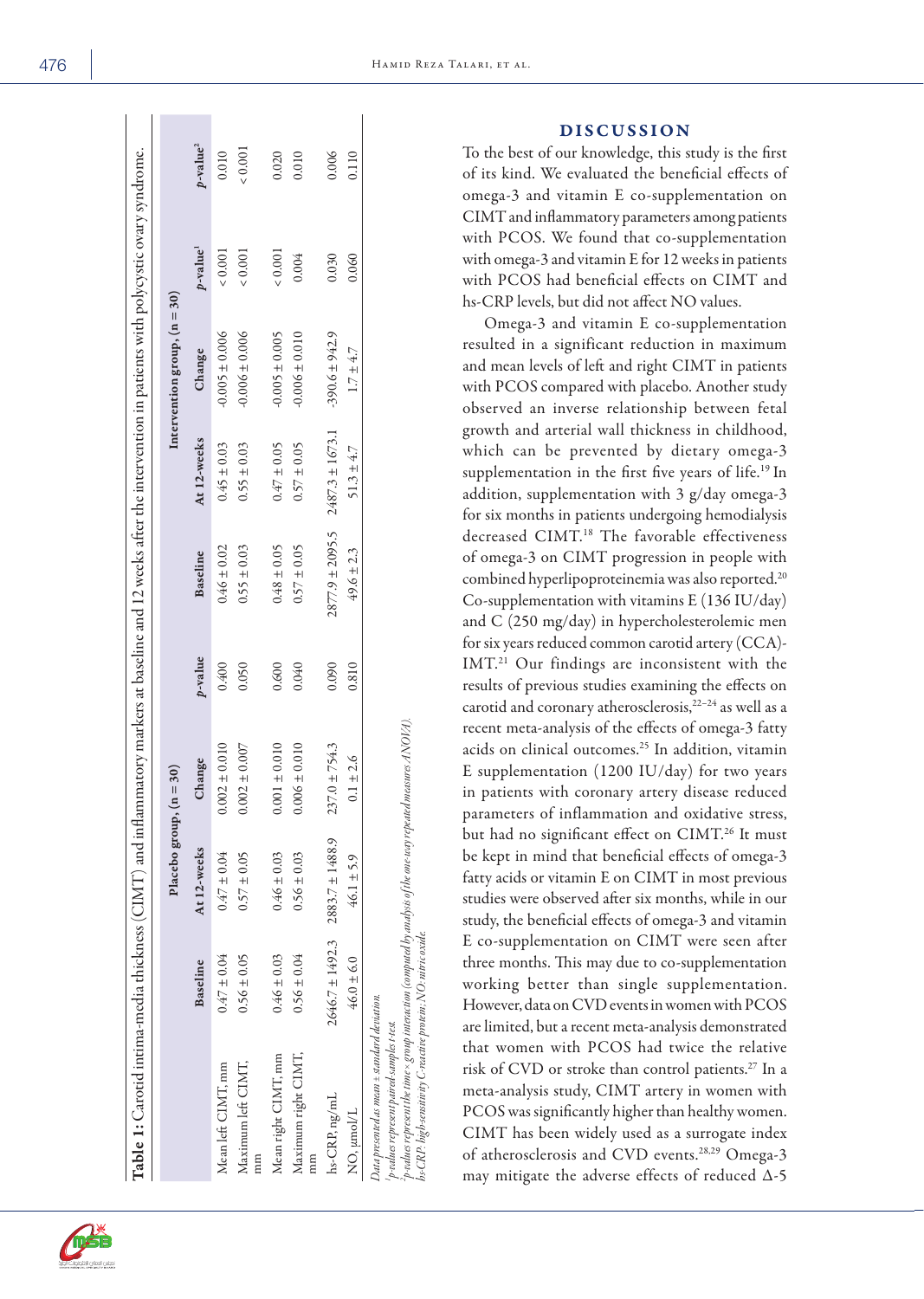| <b>Variables</b>       | Placebo group<br>$(n = 30)$ | Intervention group<br>$(n = 30)$ | $p$ -value <sup>1</sup> |
|------------------------|-----------------------------|----------------------------------|-------------------------|
| Mean left CIMT, mm     | $0.002 \pm 0.002$           | $-0.005 \pm 0.002$               | 0.020                   |
| Maximum left CIMT, mm  | $0.003 \pm 0.001$           | $-0.006 \pm 0.001$               | ${}< 0.001$             |
| Mean right CIMT, mm    | $0.001 \pm 0.002$           | $-0.005 \pm 0.002$               | 0.070                   |
| Maximum right CIMT, mm | $0.005 \pm 0.003$           | $-0.005 \pm 0.003$               | 0.007                   |
| hs-CRP, ng/mL          | $206.6 \pm 140.1$           | $-360.2 + 140.1$                 | 0.006                   |
| $NO, \mu$ mol/L        | $-0.05 \pm 0.7$             | $1.8 \pm 0.7$                    | 0.080                   |

Table 2: Adjusted changes in carotid intima-media thickness (CIMT) and inflammatory markers in patients with polycystic ovary syndrome.

*Data presented as means ± standard deviation. Values are adjusted for baseline values, age, and body mass index at baseline. 1 Obtained using ANCOVA.*

*hs-CRP: high-sensitivity C-reactive protein; NO: nitric oxide.*

desaturase activity,<sup>19</sup> which in turn may improve CIMT. Moreover, omega-3 supplementation appears to have a cardioprotective effect in adults, potentially through effects on lipid fractions, endothelial function, and/or antiarrhythmic and anti-inflammatory actions.30 Vitamin E intake due to its antioxidant and anti-inflammatory effects may improve CIMT. 21

Omega-3 and vitamin E co-supplementation in patients with PCOS for 12 weeks was associated with a significant reduction in hs-CRP levels, but unchanged NO values. Supporting our results, Rizza et al,<sup>31</sup> observed that supplementation with omega-3 (2 g/day) significantly improved endothelial function and decreased pro-inflammatory markers in offspring of patients with type 2 diabetes mellitus for 12 weeks. In addition, another meta-analysis study observed that marine-derived omega-3 supplementation had a significant CRP lowering effect.32 We have previously shown beneficial effects of six-weeks omega-3 supplementation (1000 mg/day) on hs-CRP levels among women with gestational diabetes mellitus (GDM).33 Likewise, three weeks of supplementation with 200 mg/day vitamin E caused a significant decrease in CRP among patients with coronary heart disease.34 The results of a meta-analysis study have shown that supplementation with vitamin E resulted in decreased levels of CRP.35 However, omega-3 administration for six weeks in subjects with visceral obesity did not cause any significant change in hs-CRP values.36 Co-supplementation with omega-3 and vitamin E for six weeks among patients with GDM showed no significant changes in hs-CRP levels.37 Previous studies reported a 4.4-fold increase in the relative risk for CVD comparing the highest and lowest quartiles of

CRP, while this increase is only 2.4-fold comparing the quartiles of cholesterol.38,39 CRP stimulates mononuclear cells to release tissue factors which are important in the initiation of coagulation reactions, complement activation, and neutralization of platelet-activating factor, which in turn promote thrombotic response.39 The beneficial effects of omega-3 and vitamin E co-supplementation on inflammatory cytokines may be due to their effects on decreased production of anti-inflammatory parameters<sup>40</sup> and inhibited activation of nuclear factor kappa B. 41,42

Our study had some limitations. Due to funding limitations, we did not assess the effects of omega-3 and vitamin E co-supplementation on the measurements of fatty acids profiles and vitamin E. In addition, this study was a relatively short intervention. Long-term interventions might result in better changes in mean levels of CIMT.

## **CONCLUSION**

Co-supplementation with omega-3 and vitamin E for 12 weeks in patients with PCOS had beneficial effects on CIMT and serum hs-CRP concentration, but unchanged NO values.

#### *Disclosure*

The authors declared no conflicts of interest. The study was founded by a grant from the Vice-chancellor for Research, KAUMS, Iran.

### references

- 1. Bicer M, Guler A, Kocabas GU, Imamoglu C, Baloglu A, Bilgir O, et al. Endocan is a predictor of increased cardiovascular risk in women with polycystic ovary syndrome. Endocr Res 2017;42(2):145-153.
- 2. Meyer ML, Malek AM, Wild RA, Korytkowski MT, Talbott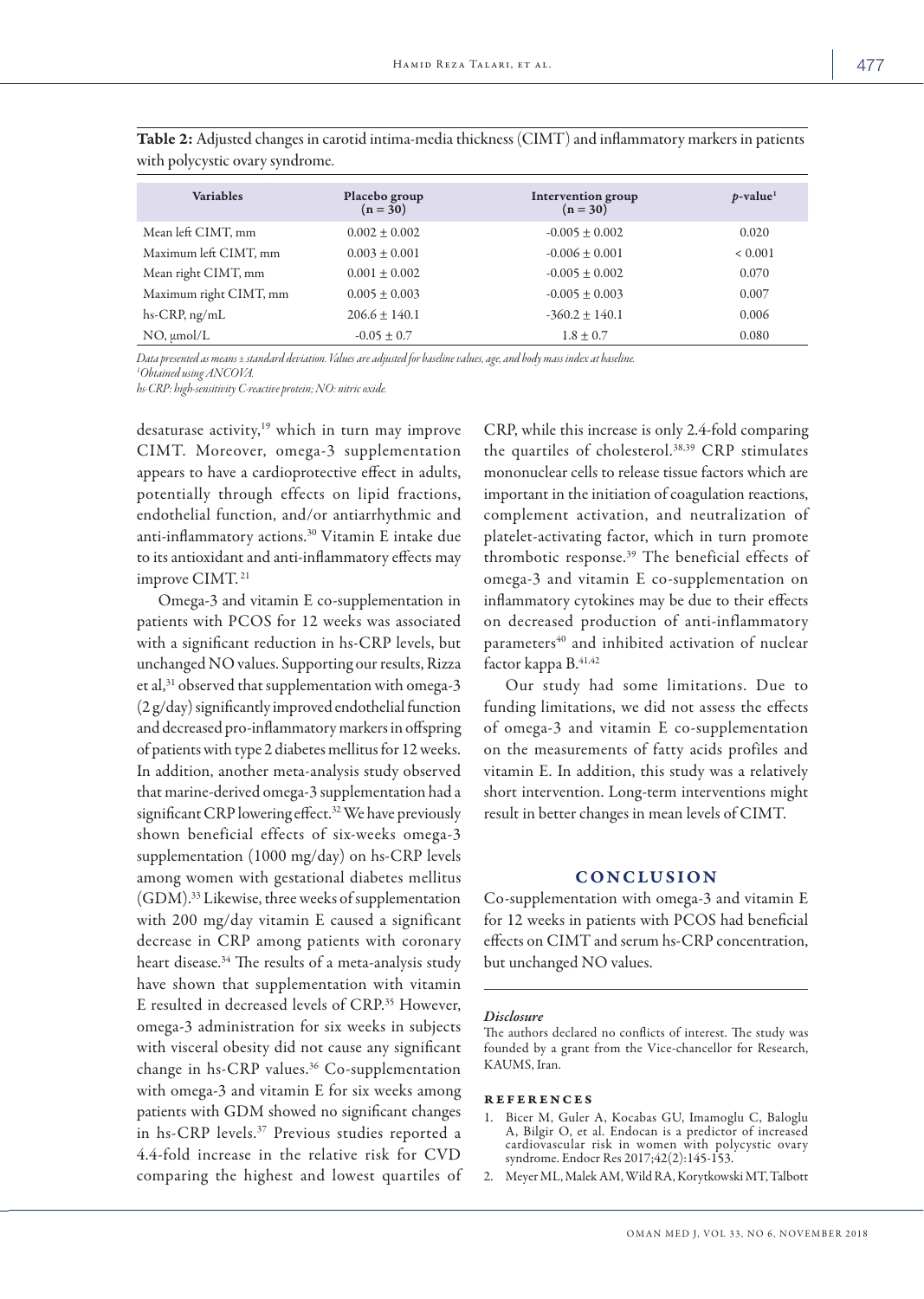EO. Carotid artery intima-media thickness in polycystic ovary syndrome: a systematic review and meta-analysis. Hum Reprod Update 2012 Mar-Apr;18(2):112-126.

- 3. Luque-Ramírez M, Mendieta-Azcona C, Alvarez-Blasco F, Escobar-Morreale HF. Androgen excess is associated with the increased carotid intima-media thickness observed in young women with polycystic ovary syndrome. Hum Reprod 2007 Dec;22(12):3197-3203.
- Talbott EO, Guzick DS, Sutton-Tyrrell K, McHugh-Pemu KP, Zborowski JV, Remsberg KE, et al. Evidence for association between polycystic ovary syndrome and premature carotid atherosclerosis in middle-aged women. Arterioscler Thromb Vasc Biol 2000 Nov;20(11):2414- 2421.
- 5. Orio F Jr, Palomba S, Cascella T, De Simone B, Di Biase S, Russo T, et al. Early impairment of endothelial structure and function in young normal-weight women with polycystic ovary syndrome. J Clin Endocrinol Metab 2004 Sep;89(9):4588-4593.
- 6. Simon A, Gariepy J, Chironi G, Megnien JL, Levenson J. Intima-media thickness: a new tool for diagnosis and treatment of cardiovascular risk. J Hypertens 2002 Feb;20(2):159-169.
- 7. Wang TJ, Nam BH, Wilson PW, Wolf PA, Levy D, Polak JF, et al. Association of C-reactive protein with carotid atherosclerosis in men and women: the Framingham Heart Study. Arterioscler Thromb Vasc Biol 2002 Oct;22(10):1662-1667.
- 8. Saravanan P, Davidson NC, Schmidt EB, Calder PC. Cardiovascular effects of marine omega-3 fatty acids. Lancet 2010 Aug;376(9740):540-550.
- 9. Djoussé L, Folsom AR, Province MA, Hunt SC, Ellison RC; National Heart, Lung, and Blood Institute Family Heart Study. Dietary linolenic acid and carotid atherosclerosis: the National Heart, Lung, and Blood Institute Family Heart Study. Am J Clin Nutr 2003 Apr;77(4):819-825.
- 10. Lonn EM, Bosch J, Diaz R , Lopez-Jaramillo P, Ramachandran A, Hâncu N, et al; GRACE and ORIGIN Investigators. Effect of insulin glargine and n-3FA on carotid intima-media thickness in people with dysglycemia at high risk for cardiovascular events: the glucose reduction and atherosclerosis continuing evaluation study (ORIGIN-GRACE). Diabetes Care 2013 Sep;36(9):2466-2474.
- 11. Stampfer MJ, Hennekens CH, Manson JE, Colditz GA, Rosner B, Willett WC. Vitamin E consumption and the risk of coronary disease in women. N Engl J Med 1993 May;328(20):1444-1449.
- 12. Azen SP, Qian D, Mack WJ, Sevanian A, Selzer RH, Liu CR, et al. Effect of supplementary antioxidant vitamin intake on carotid arterial wall intima-media thickness in a controlled clinical trial of cholesterol lowering. Circulation 1996 Nov;94(10):2369-2372.
- 13. Hodis HN, Mack WJ, LaBree L, Mahrer PR, Sevanian A, Liu CR, et al; VEAPS Research Group. Alpha-tocopherol supplementation in healthy individuals reduces low-density lipoprotein oxidation but not atherosclerosis: the Vitamin E Atherosclerosis Prevention Study (VEAPS). Circulation 2002 Sep;106(12):1453-1459.
- 14. Taghizadeh M, Jamilian M, Mazloomi M, Sanami M, Asemi Z. A randomized-controlled clinical trial investigating the effect of omega-3 fatty acids and vitamin E cosupplementation on markers of insulin metabolism and lipid profiles in gestational diabetes. J Clin Lipidol 2016 Mar-Apr;10(2):386-393.
- 15. Ramezani A, Koohdani F, Djazayeri A, Nematipour E, Keshavarz SA, Saboor Yaraghi AA, et al. Effects of administration of omega-3 fatty acids with or without vitamin E supplementation on adiponectin gene expression in PBMCs and serum adiponectin and adipocyte fatty acid- binding protein levels in male patients with CAD. Anatol J Cardiol 2015;15(12):981-989.
- 16. Rotterdam ESHRE/ASRM-Sponsored PCOS Consensus Workshop Group. Revised 2003 consensus on diagnostic criteria and long-term health risks related to polycystic

ovary syndrome. Fertil Steril 2004 Jan;81(1):19-25.

- 17. Tatsch E, Bochi GV, Pereira Rda S, Kober H, Agertt VA, de Campos MM, et al. A simple and inexpensive automated technique for measurement of serum nitrite/nitrate. Clin Biochem 2011 Mar;44(4):348-350.
- 18. Kajbaf MH, Khorvash F, Mortazavi M, Shahidi S, Moeinzadeh F, Farajzadegan Z, et al. Does Omega-3 supplementation decrease carotid intima-media thickening in hemodialysis patients? J Res Pharm Pract 2016 Oct-Dec;5(4):252-256.
- 19. Skilton MR, Ayer JG, Harmer JA, Webb K, Leeder SR, Marks GB, et al. Impaired fetal growth and arterial wall thickening: a randomized trial of ω-3 supplementation. Pediatrics 2012 Mar;129(3):e698-e703.
- 20. Baldassarre D, Amato M, Eligini S, Barbieri SS, Mussoni L, Frigerio B, et al. Effect of n-3 fatty acids on carotid atherosclerosis and haemostasis in patients with combined hyperlipoproteinemia: a double-blind pilot study in primary prevention. Ann Med 2006;38(5):367-375.
- 21. Salonen RM, Nyyssönen K, Kaikkonen J, Porkkala-Sarataho E, Voutilainen S, Rissanen TH, et al; Antioxidant Supplementation in Atherosclerosis Prevention Study. Sixyear effect of combined vitamin C and E supplementation on atherosclerotic progression: the Antioxidant Supplementation in Atherosclerosis Prevention (ASAP) Study. Circulation 2003 Feb;107(7):947-953.
- 22. Sacks FM, Stone PH, Gibson CM, Silverman DI, Rosner B, Pasternak RC; HARP Research Group. Controlled trial of fish oil for regression of human coronary atherosclerosis. J Am Coll Cardiol 1995 Jun;25(7):1492-1498.
- 23. Angerer P, Kothny W, Störk S, von Schacky C. Effect of dietary supplementation with omega-3 fatty acids on progression of atherosclerosis in carotid arteries. Cardiovasc Res 2002 Apr;54(1):183-190.
- 24. Hjerkinn EM, Abdelnoor M, Breivik L, Bergengen L, Ellingsen I, Seljeflot I, et al. Effect of diet or very long chain omega-3 fatty acids on progression of atherosclerosis, evaluated by carotid plaques, intima-media thickness and by pulse wave propagation in elderly men with hypercholesterolaemia. Eur J Cardiovasc Prev Rehabil 2006 Jun;13(3):325-333.
- 25. Rizos EC, Ntzani EE, Bika E, Kostapanos MS, Elisaf MS. Association between omega-3 fatty acid supplementation and risk of major cardiovascular disease events: a systematic review and meta-analysis. JAMA 2012 Sep;308(10):1024-1033.
- 26. Devaraj S, Tang R, Adams-Huet B, Harris A, Seenivasan T, de Lemos JA, et al. Effect of high-dose alpha-tocopherol supplementation on biomarkers of oxidative stress and inflammation and carotid atherosclerosis in patients with coronary artery disease. Am J Clin Nutr 2007 Nov;86(5):1392-1398.
- 27. de Groot PC, Dekkers OM, Romijn JA, Dieben SW, Helmerhorst FM. PCOS, coronary heart disease, stroke and the influence of obesity: a systematic review and metaanalysis. Hum Reprod Update 2011 Jul-Aug;17(4):495-500.
- 28. van der Meer IM, Iglesias del Sol A, Hak AE, Bots ML, Hofman A, Witteman JC. Risk factors for progression of atherosclerosis measured at multiple sites in the arterial tree: the Rotterdam Study. Stroke 2003 Oct;34(10):2374-2379.
- 29. Hurst RT, Ng DW, Kendall C, Khandheria B. Clinical use of carotid intima-media thickness: review of the literature. J Am Soc Echocardiogr 2007 Jul;20(7):907-914.
- De Caterina R. n-3 fatty acids in cardiovascular disease. N Engl J Med 2011 Jun;364(25):2439-2450.
- 31. Rizza S, Tesauro M, Cardillo C, Galli A, Iantorno M, Gigli F, et al. Fish oil supplementation improves endothelial function in normoglycemic offspring of patients with type 2 diabetes. Atherosclerosis 2009 Oct;206(2):569-574.
- 32. Li K, Huang T, Zheng J, Wu K, Li D. Effect of marinederived n-3 polyunsaturated fatty acids on C-reactive protein, interleukin 6 and tumor necrosis factor α: a metaanalysis. PLoS One 2014 Feb;9(2):e88103.